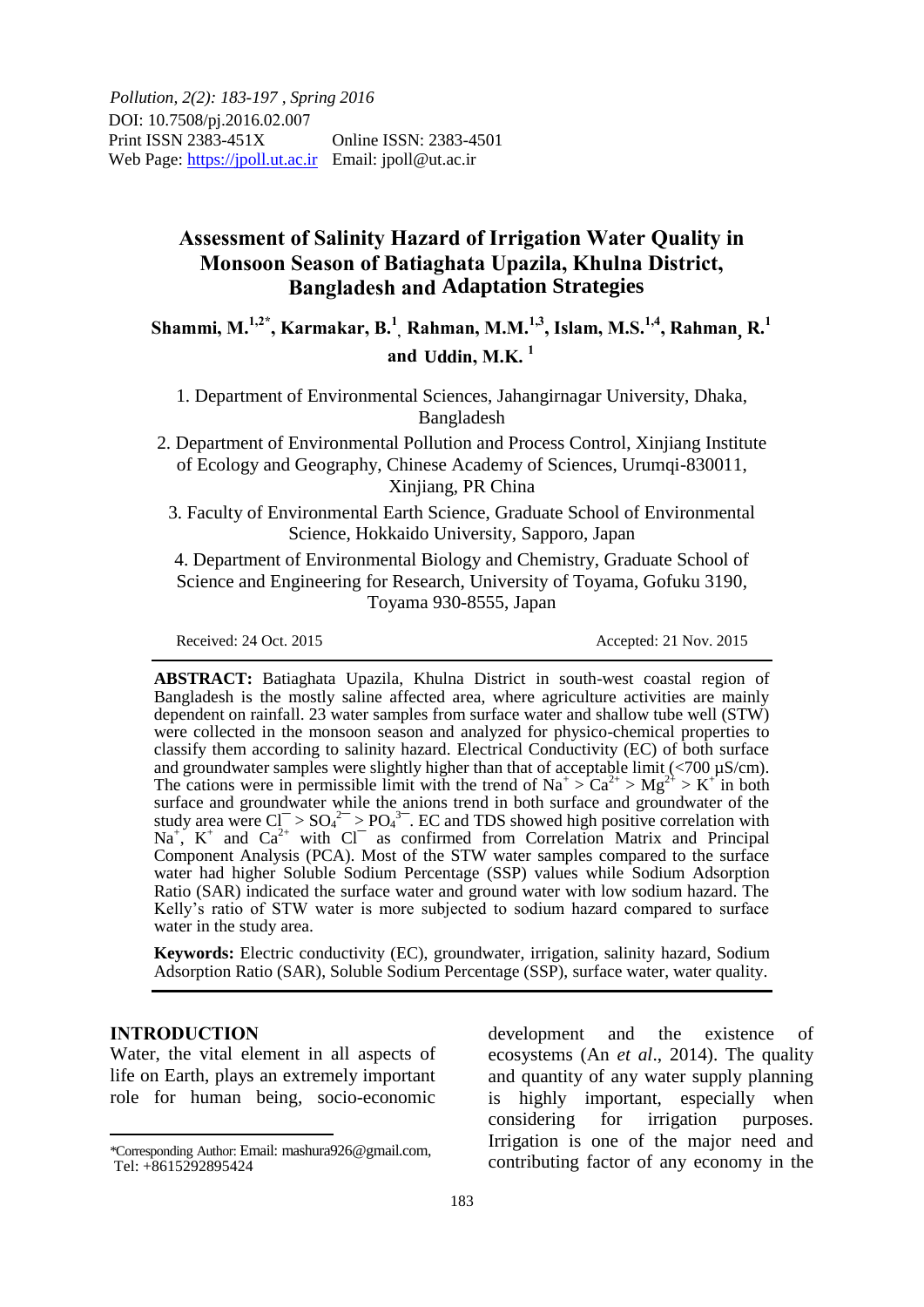world (Vyas and Jethoo, 2015). Bangladesh is an irrigated-agriculture based country and is dependent on adequate water supply of usable quality (Shahid *et al*., 2006). For the safeguard of a healthy growth and sustainable yield of crops, the water used for the irrigation has to be of intended quality (Vyas and Jethoo, 2015). The total area under irrigation in Bangladesh is 5,049,785 ha and 78.9% of this area is covered by groundwater sources including 3,197,184 ha with 1,304,973 shallow tubewells and 785,680 ha with 31,302 deep tubewells (DPHE and JICA, 2010). However, most ricelands in the coastal region of Bangladesh remain fallow in the dry season because surface water resources are saline and unsuitable for rice irrigation, while groundwater (GW) is not intensively utilized because of the fear of salt-water intrusion into coastal aquifers (Mondal *et al*., 2008). Salinity becomes a major problem in south-west coastal region of Bangladesh, where irrigation water quality is highly affected by high levels of salinity, which is a source of irrigation salinity and it mainly results from rises in the groundwater table due to excessive irrigation and the lack of adequate drainage for leaching and removal of salts (Corwin *et al*., 2007). Besides that, the freshly deposited alluviums from upstream in the coastal areas of Bangladesh become saline as it comes in contact with the sea water and continues to be inundated during high tides and ingress of sea water through creeks. The factors which contribute significantly to the development of saline soils are tidal flooding during wet season (June-October), direct inundation by saline or brackish water, and upward or lateral movement of saline ground water during dry season (November-May; Haque, 2006).

A very few studies were conducted in the coastal districts of Bangladesh particularly in Khulna regarding the quality of surface and ground water for irrigation purposes.

Brackish nature in most of the groundwater is due to the seawater influence and hydrogeochemical processes (Bahar and Reza, 2010). The groundwater is dominantly of Na–Cl type brackish water (Halim *et al*., 2010). Most groundwater is slightly alkaline and largely varies in chemical composition. Salinity, total hardness, and sodium percentage (Na%) indicate that most of the groundwater samples are not suitable for irrigation (Bahar and Reza, 2010). The shallow groundwater quality of Khulna City Corporation of Bangladesh was highly associated with high levels of salinity and iron problem, and the problem aggravates especially in dry season (Adhikary *et al*., 2012). By comparing the deep aquifer for irrigation water quality in southwestern zone of Bangladesh, it was found that the Northern deep groundwater had the highest salinity, and other chemical concentrations showed a decreasing trend towards the south. Low chemical concentrations in the southern region indicated the best quality groundwater for irrigation (Rahman *et al*., 2012).

Batiaghata Upazila, in Khulna district is in the southwest coastal region of Bangladesh where saline water intrusion is the most severe (Karim *et al*., 1990), where farmers mostly cultivate a single rice crop in the wet season under rainfall conditions (Mondal *et al*., 2008). The use of groundwater as sole source of irrigation remains a risky venture, owing to the possible intrusion of saline water from the river into the coastal aquifers if the water level of the aquifers is lowered because of excessive withdrawal of water for irrigation (Mondal *et al*., 2006). However, even in monsoon season, there are times when prolonged drought condition persists and farmers are at stake in choosing which sources of water to use as irrigation water. Therefore, a detailed investigation regarding the irrigation water quality and their salinity hazard classification has to be done for the monsoon season in the area, particularly for the available water resources including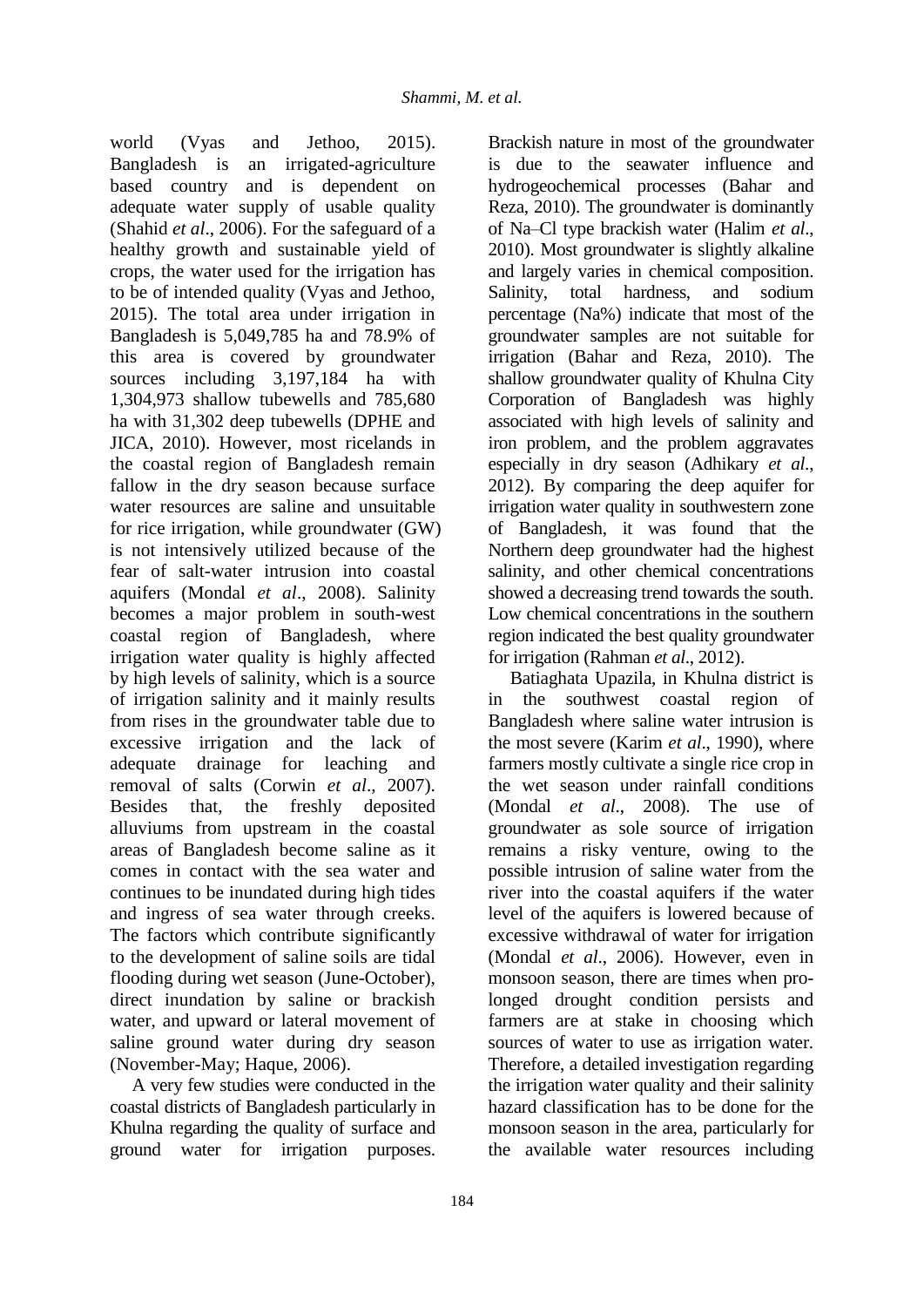surface water, and shallow ground water. As most of people of these districts are dependent on agriculture and fisheries, keeping these in mind, the objectives of the research were to assess the hydrochemistry of surface water and groundwater of the area in the monsoon season, to evaluate the suitability of irrigation water quality of different sources of Batiaghata Upazila of Khulna districts in Bangladesh, and choosing the best source of water that has the potential for irrigation water quality.

## **MATERIALS AND METHODS**

#### **Study Area**

Batiaghata Upazila is situated in Khulna District located between 22°34´ and 22°46´ North latitudes and between 89°24´ and 89°37´ East longitudes (Fig. 1). 16 surface water samples (7 River water samples and 9 pond water samples) and 7 shallow Tube well (STW) (depths from 100-150 feet) water samples were collected in August (monsoon season) which are often used as irrigation sources in the study area.



**Fig. 1. Sampling Points of Batiaghata Upazila, Khulna**

The samples were collected following standard method (APHA, 1998). The water samples were preserved in 500 ml Polyethylene bottles. Each of the bottles were acid washed followed by rinsing with distill water, and sample water washing. Two sets of same samples were collected from each location. One set of sample was kept under non-acidified condition and another kept under acidified condition by adding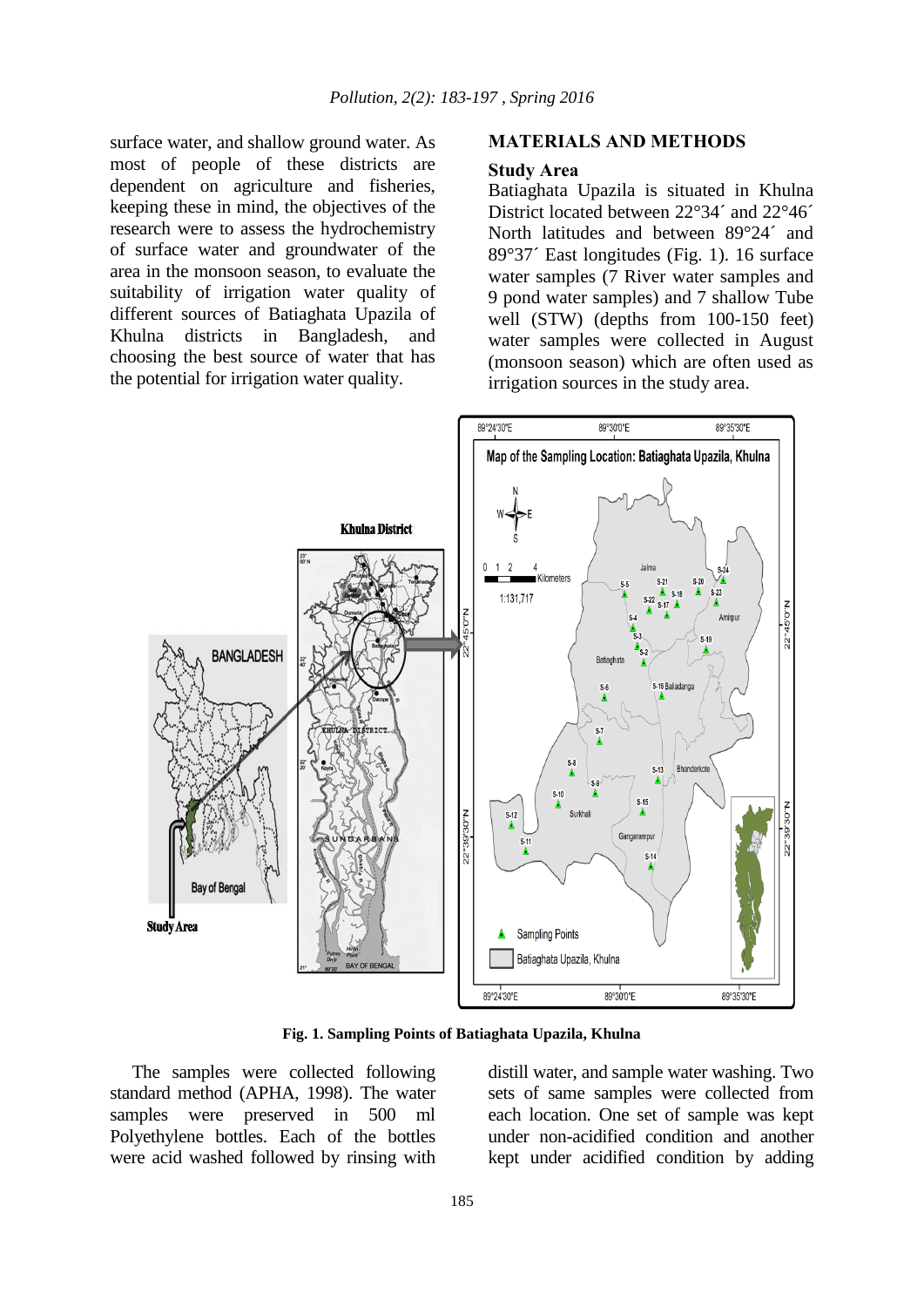0.01 M nitric acid. The samples were preserved in refrigerator at 4ºC until analysis. Sampling locations were recorded by GPS (Model- Explorist 200, Megellan), water pH and DO by Multi- meter Ion 6 (HACH 51910, USA), EC by Conductivity Meter (HANNA HI 8033), TDS by HANNA HI 8734 each three times. Sodium (Na), Potassium (K), Calcium (Ca) and Magnesium (Mg) were determined by Atomic Absorption Spectrophotometry (AA-7000 SHIMADJU) Spectrophotometer; Phosphorus (P) and Sulphur (S) by UV Spectrophotometry SPECORD 210 PLUS and chloride by titrimetric method as described by Huq and Alam, (2005). MilliQ water was used for all types of sample processing and analysis.

## **Secondary data Collection**

To investigate the occurrences of salinity, different environmental parameters were investigated and secondary information were collected mostly for soil, river and some hand tube-well data of Batiaghata Upazila from local Soil Research Development Institute (SRDI) from 2004 to 2011.

## **Data analysis**

In most irrigation situations, the primary water quality concern is salinity levels, since salts can affect both the soil structure and crop yield. The build-up of salinity in the root zone increases the osmotic pressure of the soil solution and causes a reduction in both the rate of water absorption by the plants and the soil water availability (Vyas and Jethoo, 2015).

Irrigation sources high in sodium (Na) may lead to the deterioration of soil structure. High soil Na causes soil clays and organic matter to disperse or deflocculated. The clays and organic matter clog soil pores, reducing water infiltration and soil aeration. These problems are greater on fine textured soils such as clays and loams than on sandy soils. Calcium (Ca) and magnesium (Mg) cause the soil to flocculate, and therefore counteract the negative effects of Na (Vyas

and Jethoo, 2015).

The Sodium Adsorption Ratio (SAR) describes the relationship between soluble  $Na<sup>+</sup>$  and soluble divalent cations (Ca<sup>2+</sup> and Mg2+) (Alrajhi *et al*., 2015). The higher the Na in relation to Ca and Mg, the higher the SAR (Vyas and Jethoo, 2015).

SAR was calculated by the following equation (Richards, 1954) as:

$$
SAR = \frac{Na^{+}}{\sqrt{\frac{Ca^{2+} + Mg^{2+}}{2}}}
$$
 (1)

where, all the ions are expressed in meq/L.

SAR values are plotted against EC values (in µS/cm) on the U.S. Salinity diagram to categorize analyzed water samples according to their irrigational suitability quotient. This has long been the standard measure of potential sodium hazard for irrigation water (U.S. Salinity Laboratory Staff, 1954). The potential for irrigation water to have poor infiltration properties is assessed by determining the sodium adsorption ratio (SAR) and the electrical conductivity (EC) of the water (Vyas and Jethoo, 2015).

Soluble Sodium Percentage (SSP) is also used to evaluate sodium hazard. Water with a SSP greater than 60% may result in sodium accumulations causes a breakdown in the soil's physical properties (Khodapanah *et al*., 2009). SSP was calculated by the following equation (Todd, 1980):

$$
SSP = \frac{(Na^{+} + K^{+}) \times 100}{(Ca^{2+} + Mg^{2+} + Na^{+} + K^{+})}
$$
 (2)

where, all the ions are expressed in meq/L.

The SSP values and the EC values have been plotted on the Wilcox diagram (Wilcox, 1955) which implies the quality of irrigation water into six classes.

Total Hardness (TH) was calculated by the equation proposed by Raghunath, (1987):

$$
TH = Ca^{2+} \times Mg^{2+} \times 50
$$
 (3)

where TH is expressed in mg/L.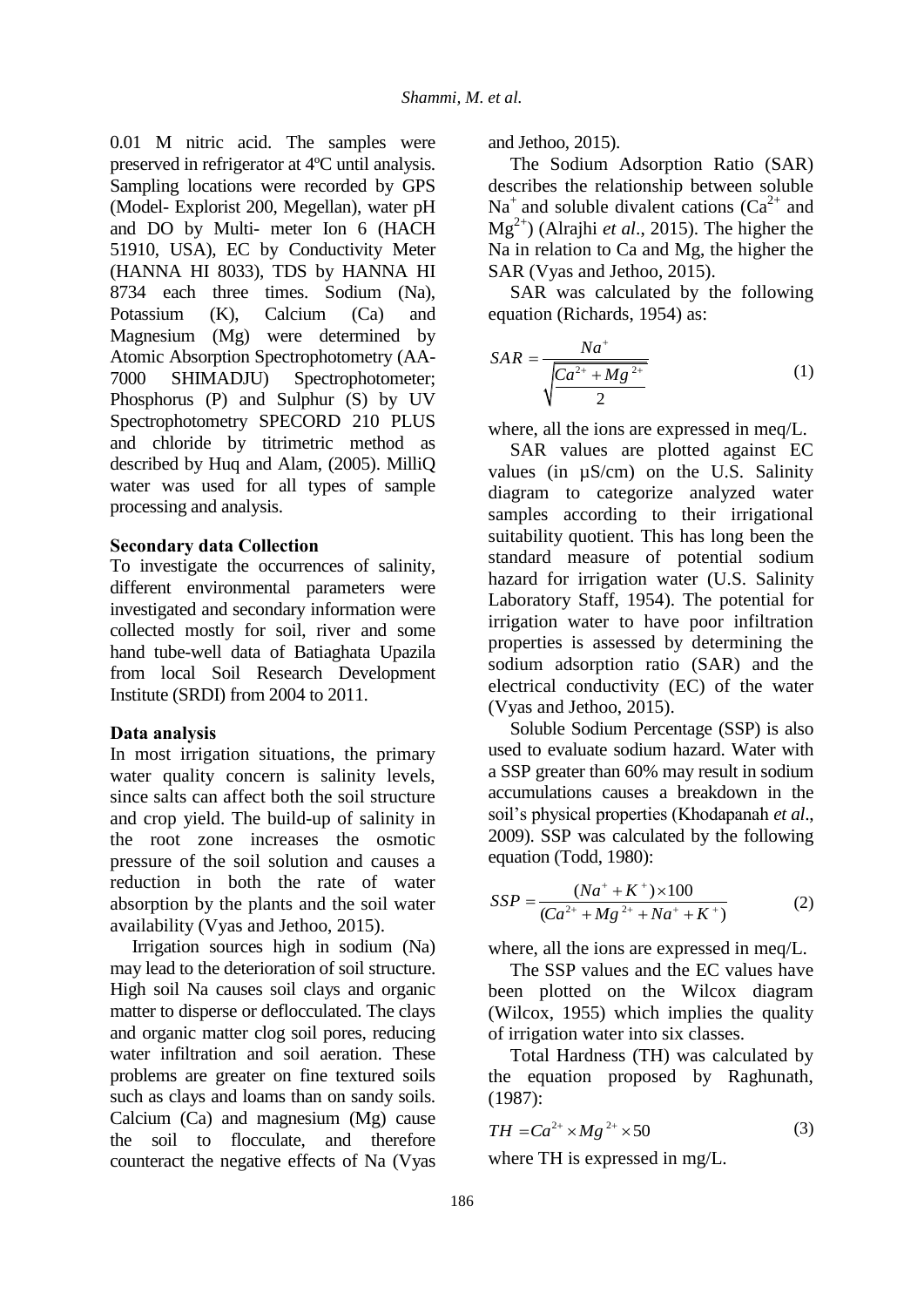Magnesium Adsorption Ratio (MAR) was calculated by the equation proposed by Raghunath (1987).

$$
MAR = \frac{Mg^{2+} \times 100}{Mg^{2+} + Ca^{2+}}
$$
 (4)

where, all the ionic concentrations are expressed in meq/L.

Kelly's ratio is also an important parameter for irrigation water quality, which is measured considering sodium ion concentration against calcium and magnesium ion concentrations. Kelly's ratio of more than 1 indicates an excess level of  $Na<sup>+</sup>$  in water. Water with a value of KR< 1 is considered suitable for irrigation, while those with a ratio more than 3 is considered as unsuitable for irrigation. The Kelly's Ratio was calculated using the equation (Kelly, 1963) as:

$$
Kelly's Ratio = \frac{Na^+}{Ca^{2+} + Mg^{2+}}
$$
 (5)

where all the ionic concentrations are expressed in meq/L.

### **Statistical Analysis**

Data were input by Microsoft office Excel 2007, processed into graphs by Sigmaplot 10.0 (Systat Software, USA). Standard error of the samples was calculated. To quantitatively investigate the relationships among the dataset, Correlation Coefficient Matrix and multivariate statistics Principal Component Analysis (PCA) was performed in origin 9.0 (OriginLab, USA).

#### **RESULTS AND DISCUSSION**

Analysis of secondary Electrical Conductivity (EC) data of Kazibaccha River and Rupsa River collected from SRDI from 2004 to 2011 with each month interval, indicated that the temporal variation of salinity was increasing from the month of December (pre-monsoon season) and reaches its highest peak in May followed by a declining trend in June (Fig. 2). The reason for the salinity increased from January to May is because of low flow in the upstream

river and low rainfall that the local runoff cannot contribute to the river discharge while inflow of saline water from the Bay of Bengal. May is regarded as the most salinity affected months from the data as Kazibaccha River with EC of  $26.30\pm3.35$  dS/m and Rupsa River 24.47±2.41 dS/m. With the setting of hydrological season in June, enough rainfall-runoff and upstream river discharge, the salinity level was lowered. Although the present study did not consider salinity differences in ebb tide and flood tides, previous reports mentioned the presence of significant differences in salinity levels of the river water during ebb and flood tides. The average salinity at flood tides reached 4 dS/m in mid-February, but remained below 4 dS/m during ebb tides until the beginning of March (Mondal *et al*., 2006).

The soil electrical conductivity data collected for 6 different soil series from SRDI from the year 2004 to 2011 also shows a similar trend of salinity occurrences (Fig. 3) for that river water. The reason for the salinity increased in the soil from March to June is because of low flow in the upstream river and low rainfall occurrences that the local runoff cannot contribute to soil flushing of build-up salts. Besides, the intrusion of saline water from the Bay of Bengal by the contribution of tidal flood in river also increases the salt concentration in the soil. Starting from July, adequate rainfall and run-off flushes out excess salinity and keep the salinity level low in the soil until October. However, as the starting of post monsoon season, from November, due to low rainfall, the soil salinity starts building up. Among the 6 soil series data, sites 14A and 14B, collected from Baoza and Dumuria, respectively from Krishnanagar, Batiaghata is less affected by salinity in the peak dry season. On the other hand, soil series 16A, 16B and 17A and 17B collected from Fultala, Batiaghata is mostly affected by salinity occurrences.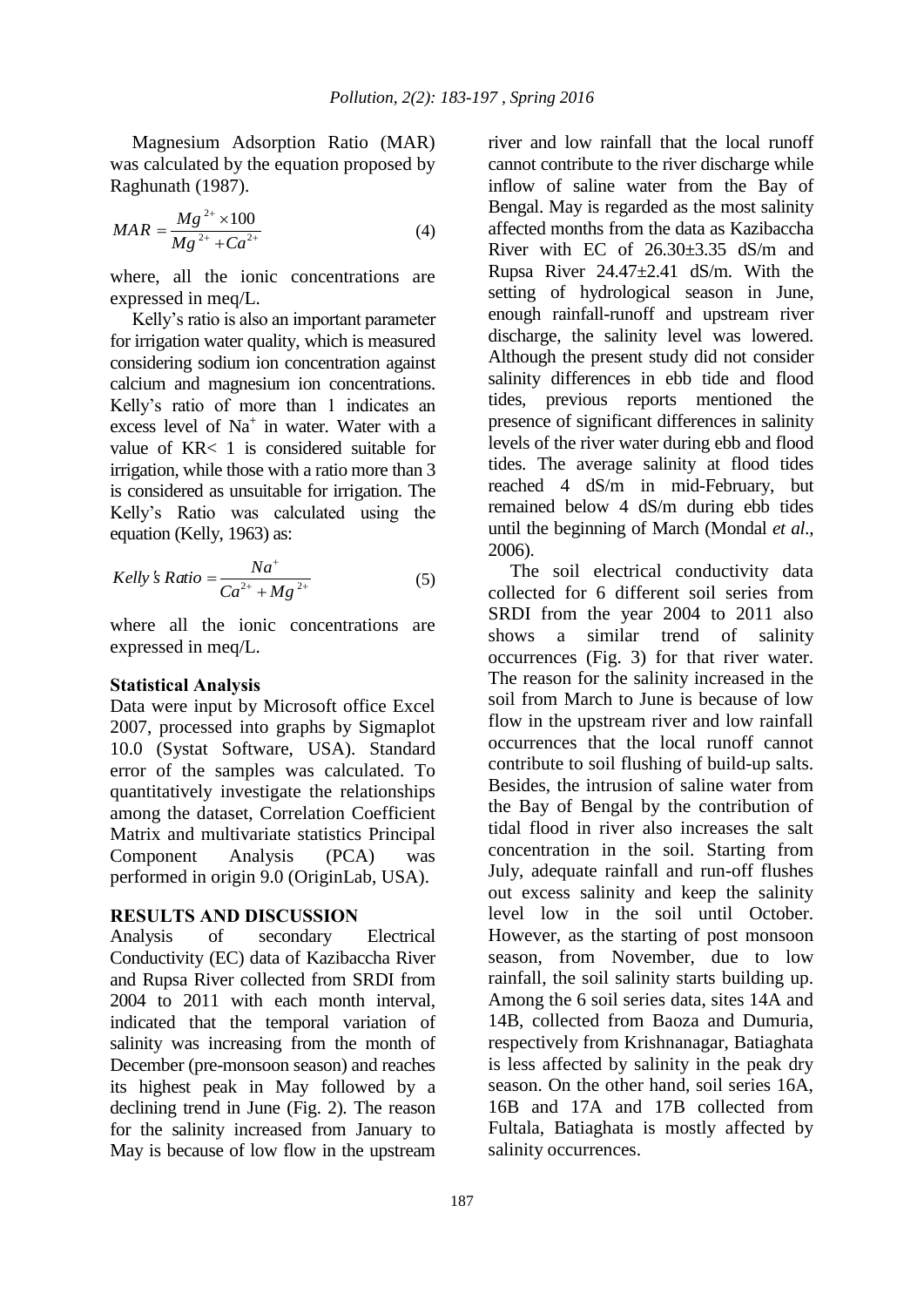

**Fig. 2. Electric Conductivity EC (dS/m) of Kazibaccha River and Rupsa River Batiaghata Upazila Khulna (from 2004 to 2011) collected from SRDI. Vertical and capped bars indicate standard error of the means.**



**Fig. 3. Six different soil series from Batiaghata from 2004 to 2011collected from SRDI (MHL= medium high land). Vertical and capped bars indicate standard error of the means.**

The dynamics of groundwater Electrical Conductivity data of hand tube well were collected from SRDI from 2004-2011, of four locations of Batiaghata Upazila, which are presented in Figure 4. Salinity trend of hand tube well indicates the level of salinity was also being affected in the water. The level of salinity in sites 14 and 17 ranged on an average from 1.48±0.12 dS/m and 1.40±0.12 dS/m, respectively. On the contrary, hand tube well of site 15 and 16 were 1.79±0.14 dS/m and 1.76±0.10 dS/m. This implies that groundwater salinity could vary greatly with the seasonal variations as the aquifer is also affected by saline water recharge. Although the level of Electrical Conductivity Dynamics is not as acute as surface water, the level of electrical conductivity in ground water reached as much as 2 dS/m in the dry season. Therefore, from the above secondary data analysis it is observed that, salinity dynamics in river water, shallow groundwater as well as in soil is varied significantly in both monsoon and dry seasons.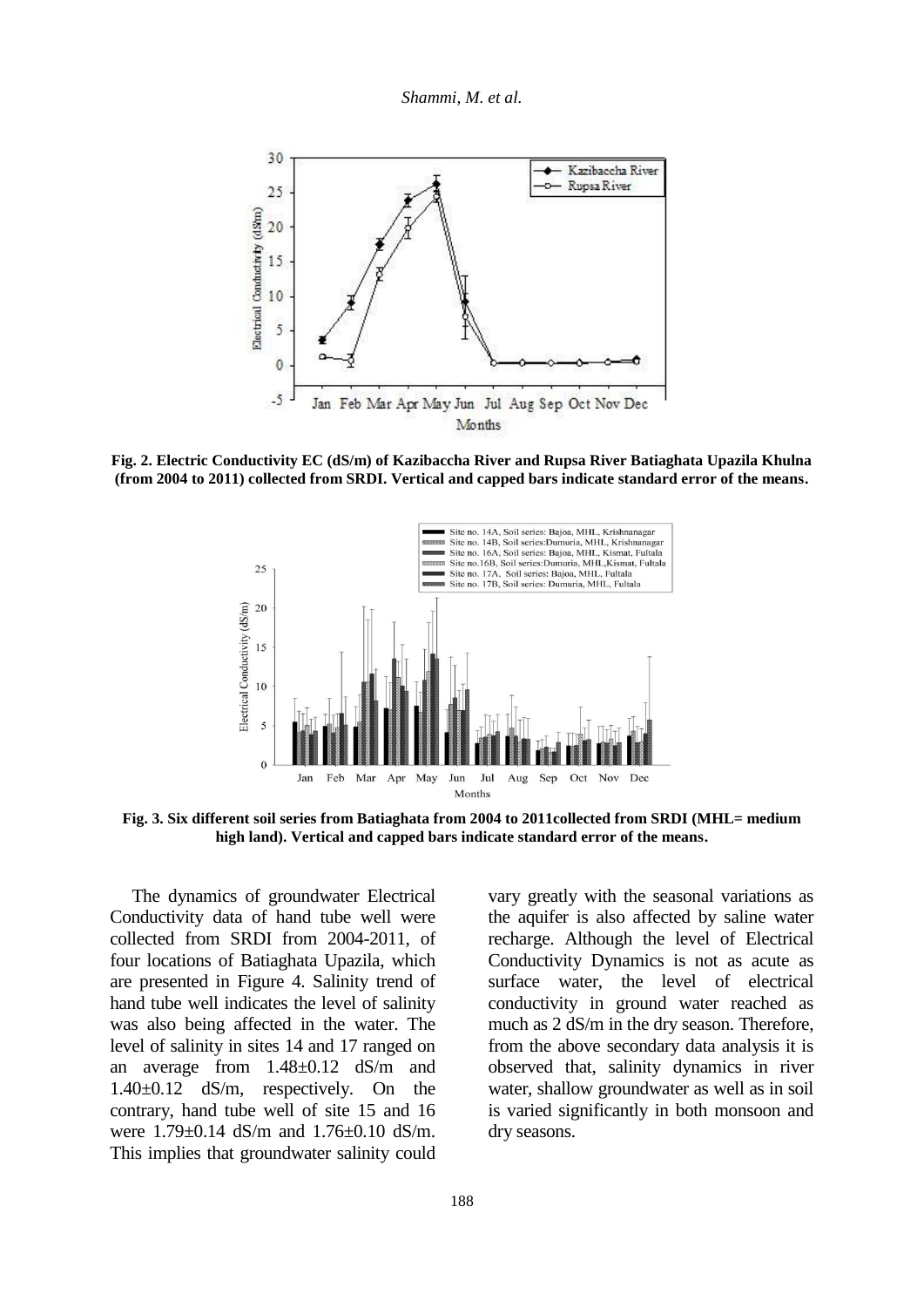

**Fig**. **4. Electric Conductivity (dS/m) for hand tube well of four sites from the years 2004 to 2011. Vertical and capped bars indicate standard error of the means.**

However, in the monsoon season (which water sources can significantly serve as irrigation water sources without possessing much hazard of salinity and alkali hazard) 23 samples from river water, pond water, and STW were collected. Some of their important hydro-chemical characteristics were analyzed. The range of the pH value of the surface water in the study area were 7.35 to 8.70 with the average value of 7.82 and pH value of ground water 7.45 to 8.36. All the values of pH were within the permissible limit of pH 6.5-8.5 for irrigation water quality set by MOEF/DoE/GOB (1997). The Electrical conductivity (EC) value of water samples of the study area varied from 400 µS/cm to 3800 µS/cm with an average value of 1456.52 µS/cm. The average Electrical Conductivity (EC) value of surface water was 1531.25 µS/cm ranged from 400 µS/cm to 3800 µS/cm. According to irrigation water quality classification (Wilcox, 1995) average water sample including STW and surface water of study area was "Slight to Moderate" for irrigation. The EC values ranged from 1000 µS/cm to 1600 µS/cm with average value of 1285.71  $\mu$ S/cm for STW which are within acceptable range of 2250 µS/cm set by MOEF/DoE/GOB (1997).

Although chloride is essential to plants in very low amount, it can cause toxicity to sensitive crops at high concentrations. According to Mass (1990) the Cl<sup>-</sup> concentration Below 70 mg/L is generally safe for all plants. The Cl<sup>-</sup> content of the River water sample ranged from 29.99 mg/L to 629.80 mg/L with an average value of 264.91 mg/L. For pond water  $Cl^$ content ranged from 69.97 mg/L to 927.11 mg/L with an average value of 305.79 mg/L. The STW water samples of the study area had 79.98 mg/L to 289.91 mg/L with an average value 175.66 mg/L. The sensitive plants may show injury to the average Cl¯ concentration of all the samples water of Batiaghata Upazila and potential in degree of restriction fell in the severity of "slight to moderate" (Ayers and Westcot, 1985). The  $SO_4^2$  content of the surface sample ranged from 18.48 mg/L to 134.64 with an average concentration of 70.11 mg/L. On the contrary, in the pond water  $SO_4^2$  concentration varied from 14.99 mg/L to 97.43 mg/L with an average value of 58.33 mg/L. For the STW water samples of the study area,  $SO_4^2$ concentration varied from 34.52 mg/L to 79.50 mg/L with an average value of 52.43 mg/L.  $\overline{PO_4}^3$  content of the surface water sample ranged from Bellow Detectable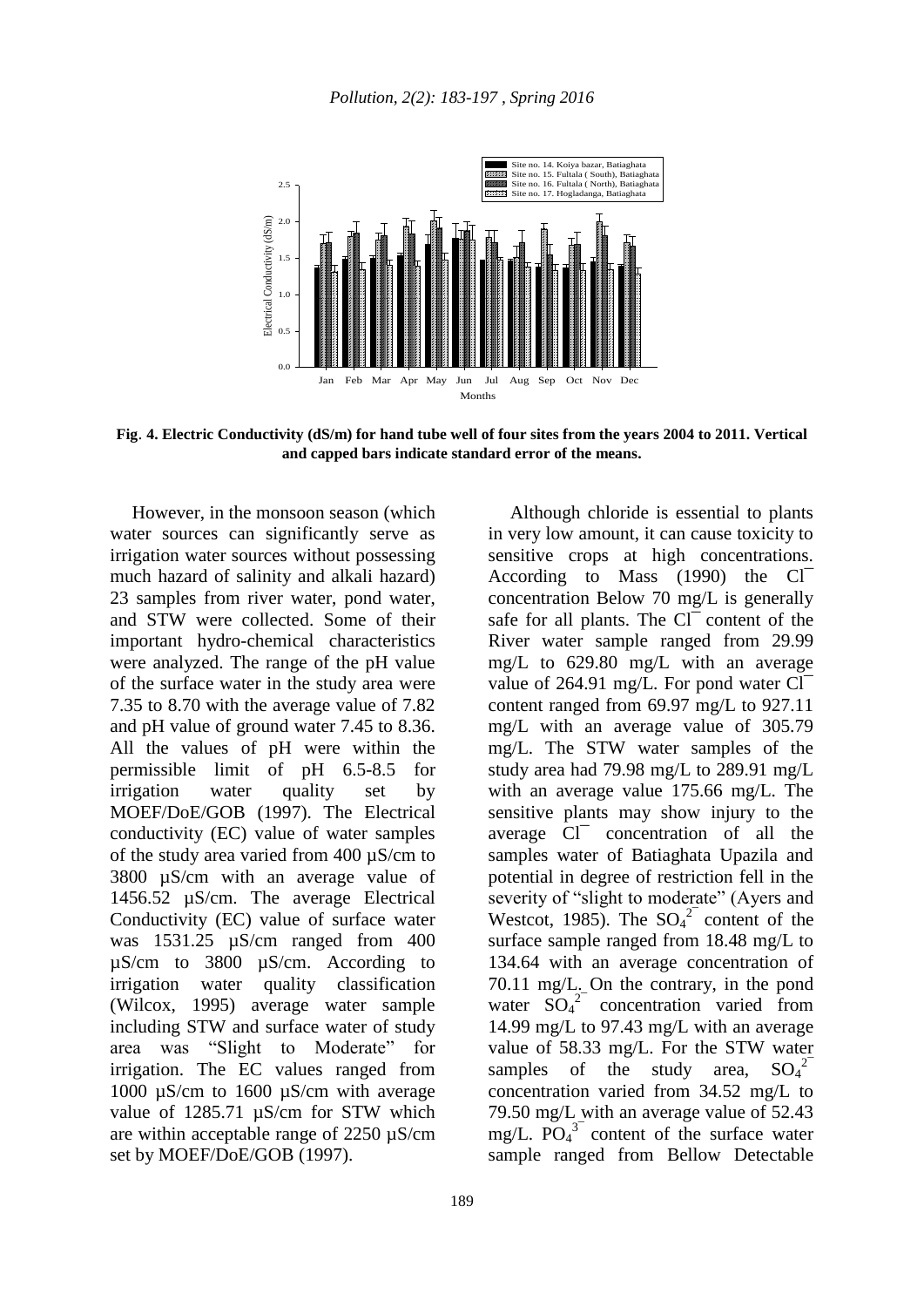Limit (BDL) to 2.04 mg/L with an average value of 1.14 mg/L. For the pond water samples  $PO<sub>4</sub><sup>3</sup>$  concentration varied from BDL to 1.58 mg/L with an average concentration of 1.31 mg/L. STW water samples of the study area had  $PO<sub>4</sub><sup>3</sup>$ concentration of 0.34 mg/L to 2.28 mg/L

with an average value of 1.35 mg/L. It is observed that the cations trend in both surface and groundwater of the study area were following the trends of  $Cl^{-} > SO_4^{2} >$  $PO<sub>4</sub><sup>3</sup>$  (Fig. 5). All the anion contents of sample values were under permissible limit according to (MOEF/DOE/GOB 1997).



**Fig. 5.** Selected anions Cl<sup>-</sup>,  $SO_4^2$ <sup>-</sup> and  $PO_4^3$ <sup>-</sup> concentration (mg/L) of the sampling locations of Batiaghata **Upazila indicating (a) River water sampling points of Kazibaccha River and Rupsa River, (b) Different pond water sampling points, and (c) Shallow tube well locations. No data point indicate bellow detection limit (BDL).** 

It is evident that the cations trend in both surface and groundwater of the study area were  $\text{Na}^+ > \text{K}^+ > \text{Ca}^{2+} > \text{Mg}^{2+}$ . Irrigation water that has high sodium  $(Na^+)$ content can bring about a displacement of

exchangeable cation  $Ca^{2+}$  and  $Mg^{2+}$  from the clay minerals of the soil, followed by the replacement of the cations by sodium. Correlation coefficient is a commonly used measure to establish the relationship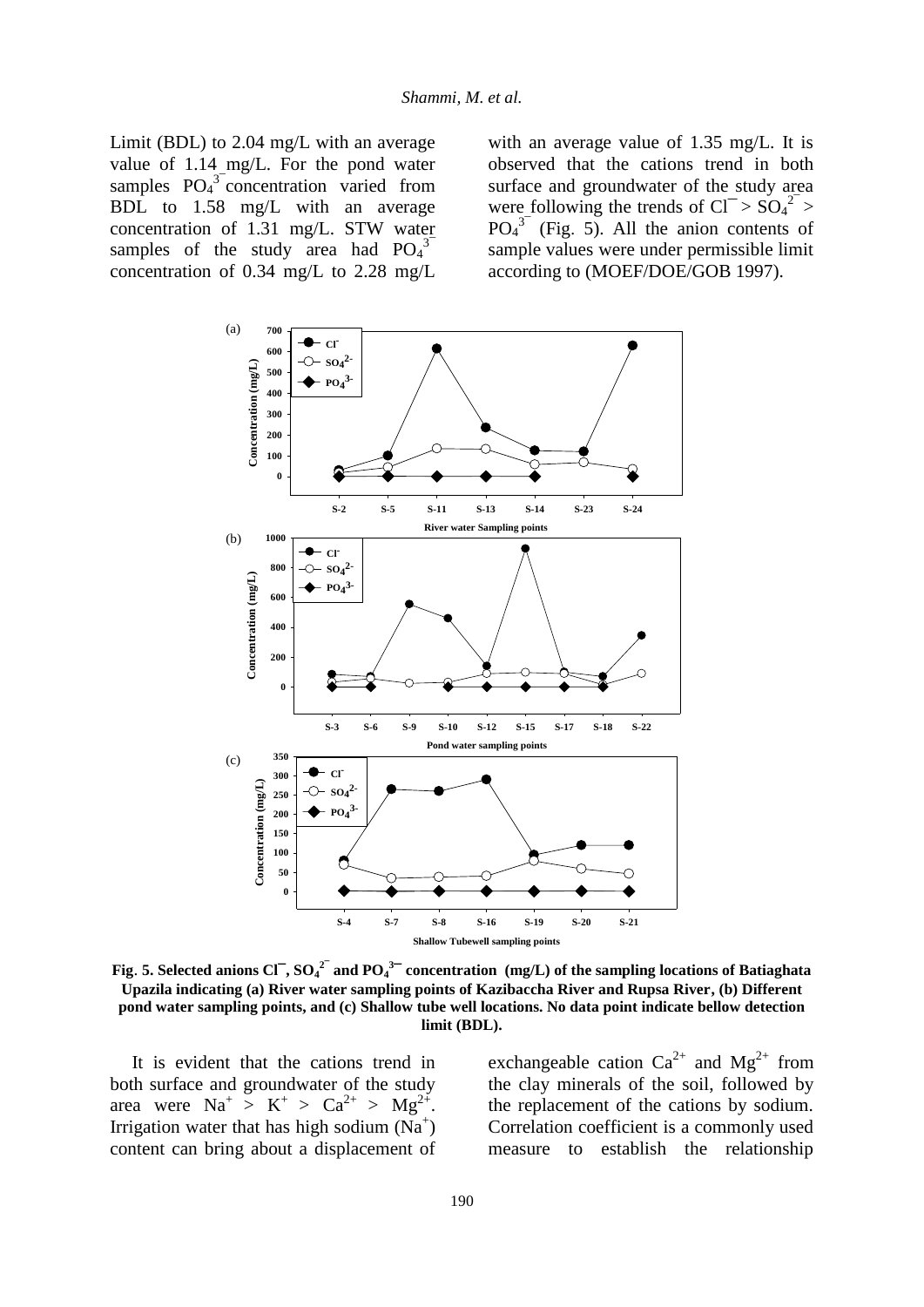between two variables. It is simply a measure to exhibit how well one variable predicts the other. The correlation matrices for EC, TDS and major ions were prepared and illustrate in (Table 1) that EC and TDS show high positive correlation with  $Na<sup>+</sup>$ , K<sup>+</sup> and Ca<sup>2+</sup> with Cl<sup>-</sup> had shown a positive and strong correlation with EC and TDS indicating the ions originated from the same sources of water.

Principal Component Analysis (PCA) which is a method complementary to classical approaches of hydrogeochemical research (Morell, Gimhez, and Esteller, 1996) provides quick visualization and shows correlation among different water quality variables. PCA on the combined datasets provided two factors with Eigenvalue  $>1$  that can explains approximately 70% of the variability of the data (PC 1 variance of 54.29% and PC 2 variance of 15.97%) (Table 2). When the two variables are far from the center and close to each other, they are significantly positively correlated ( $r \approx 1$ ). Therefore PC1 may represent the anions and cations  $(K^+, Na^+,$  $Cl^-$  and  $Ca^{2+}$ ) in relation with representing salinity (EC and TDS) of the water samples.  $PO<sub>4</sub><sup>3-</sup>$  is negatively correlated with the anions, cations, and EC, while  $Mg^{2+}$  and  $SO_4$ <sup>2-</sup> are weakly correlated with EC and TDS (Fig. 6).

**Table 1. Pearson Correlation matrix for water samples (n= 23)**

|                                          | EC      | $Na+$   | $K^+$   | $Mg^{2+}$ | $Ca2+$  | $Cl^{-}$ | $SO_4^2$ | $PO43-$ | <b>TDS</b> |
|------------------------------------------|---------|---------|---------|-----------|---------|----------|----------|---------|------------|
| EC                                       |         |         |         |           |         |          |          |         |            |
| $Na+$                                    | $0.88*$ |         |         |           |         |          |          |         |            |
| $K^+$                                    | $0.52*$ | $0.55*$ |         |           |         |          |          |         |            |
| $\mathbf{Mg}^{2+}_{2+}$ Ca <sup>2+</sup> | 0.31    | 0.1     | $0.42*$ |           |         |          |          |         |            |
|                                          | $0.78*$ | $0.60*$ | $0.48*$ | 0.3       |         |          |          |         |            |
| $Cl^-$                                   | $0.92*$ | $0.93*$ | $0.65*$ | 0.26      | $0.67*$ |          |          |         |            |
| $SO_4{}^{2-}$                            | 0.34    | 0.28    | $-0.02$ | 0.38      | $0E+00$ | 0.23     |          |         |            |
| $PO43-$                                  | $-0.3$  | $-0.26$ | $-0.11$ | 0.13      | $-0.25$ | $-0.31$  | 0.07     |         |            |
| <b>TDS</b>                               | $0.81*$ | $0.79*$ | $0.57*$ | 0.19      | $0.65*$ | $0.80*$  | 0.09     | $-0.46$ |            |

2-tailed test of significance is used

\*Correlation is significant at the 0.05% level

**Table 2. Extracted Eigen vectors for Coefficients of Principal Component Analysis (PCA)**

|                           |               | Coefficients of PC1 Coefficients of PC 2 |
|---------------------------|---------------|------------------------------------------|
| EC                        | 0.43          | 0.04                                     |
| $Na+$                     | 0.40          | $-0.05$                                  |
| $K^+$                     | 0.31          | 0.08                                     |
| $\frac{Mg^{2+}}{Ca^{2+}}$ | 0.16          | 0.61                                     |
|                           | 0.35          | $-0.06$                                  |
| $Cl^{-}$                  | 0.43          | $-0.01$                                  |
| $SO_4$ <sup>2-</sup>      | 0.11          | 0.56                                     |
| $PO43-$                   | $-0.16$       | 0.50                                     |
| <b>TDS</b>                | 0.40          | $-0.17$                                  |
| Eigenvalue                | 4.88          | 1.43                                     |
| Percentage of variance    | 54.29%        | 15.97%                                   |
| Total variance            | 70% (approx.) |                                          |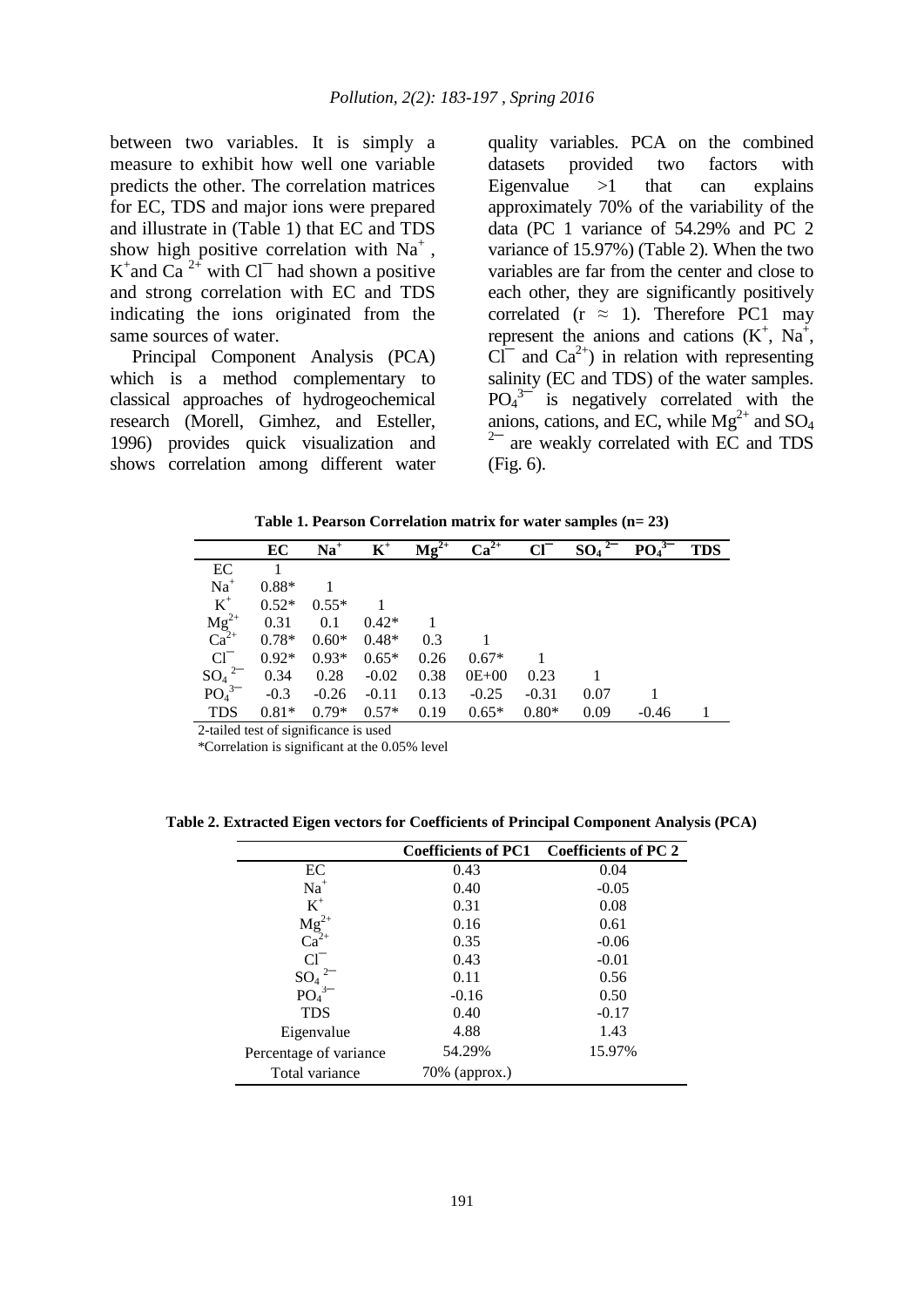

**Fig. 6. PCA of the anions and cations of irrigation water samples of Batiaghata Upazila**

The soluble sodium percentage (SSP) is also widely utilized for evaluating the suitability of water quality for irrigation (Wilcox, 1948). The  $%$ Na<sup>+</sup> is computed with respect to relative proportions of cations present in water, where the concentrations of ions are expressed in meq/L which is plotted in Wilcox diagram  $(Fig. 7)$ . Excess Na<sup>+</sup>, combining with carbonate, leads to formation of alkaline soil, whereas with Cl<sup>-</sup> saline soil is formed. Neither of soils will support plant growth. Among the 7 River water samples, only one fell under good class (14%), three fell under "Fair class" (43%), one fell under "Poor class" (14%) and two fell under "very poor class" (28%). Among the nine pond water samples three fell under

"Good" class (33.33%), two fell under "fair class" (22.22%), two fell under "Poor class" (22.22%) and two fell under "Very Poor Class" (22.22%). On the other hand, among the seven STW samples one fell under Fair class (14.28%), five fell under Poor class (33.33%) and one fell under Very Poor class. As the sampling time was August during the monsoon season, some of the river water and pond water could be suitable sources of irrigation. Other times could be dependent on the rain water. Some of the pond water also fell under "poor" to "very poor" classification in Wilcox diagram due to the soil flushing by rainfall run-off or excess irrigation water runoff from the near-by agricultural fields.



**Fig. 7. Wilcox's diagram for irrigation water classification of collected samples from Batiaghata Upazila**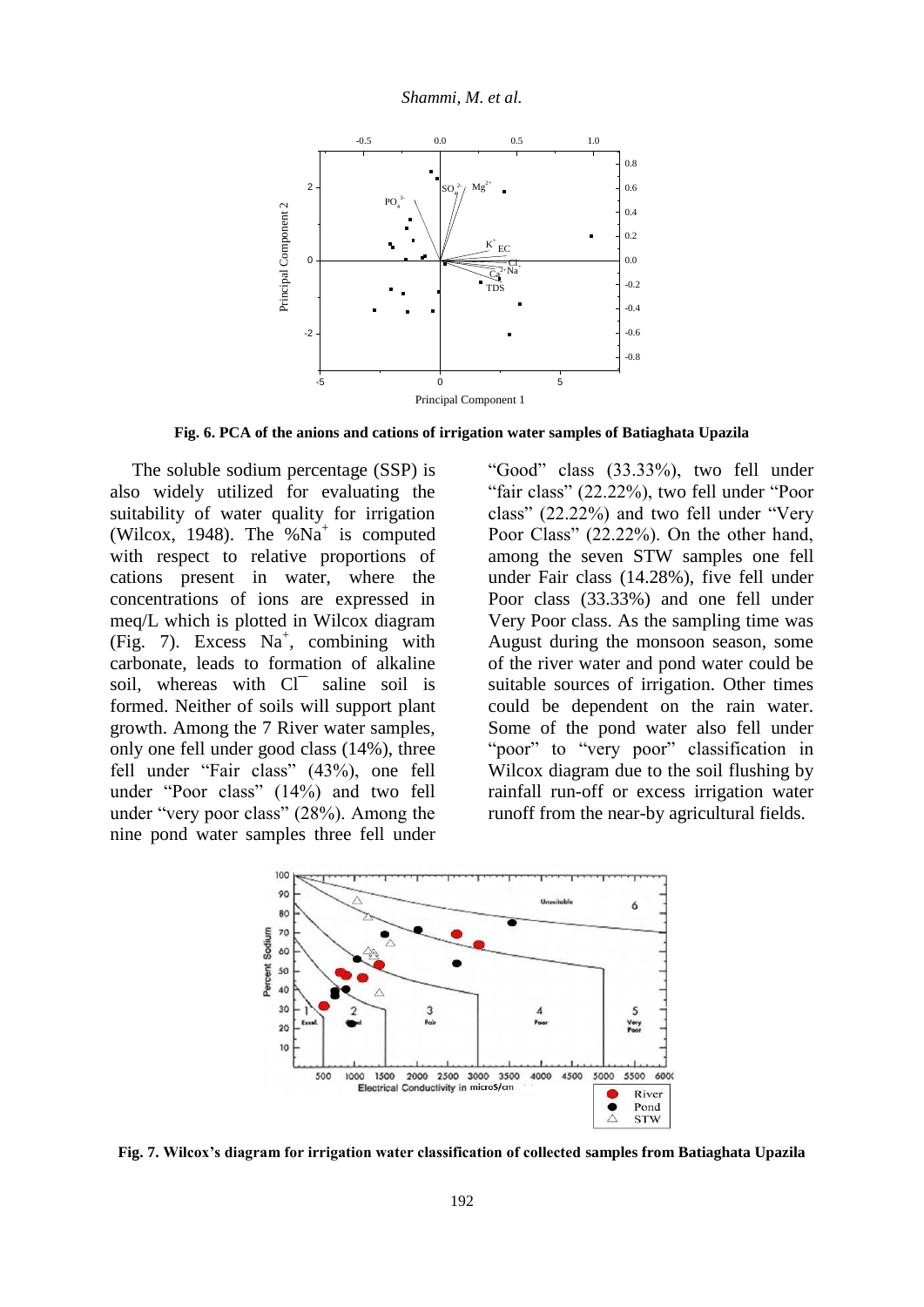In terms of salinity hazard, after plotting Electrical Conductivity (EC) and SAR value on the US Salinity Laboratory's diagram, Salinity hazard classification for Batiaghata Upazila was drawn (Fig. 7). Four River water samples (57.14%) and four pond water samples (44.44%) and one STW sample (14.28%) fell under C1-S1 group which implies low alkali and low salinity hazard. Five STW sample (71.42%) one pond water sample (11.11%) and one river water sample (14.28%) fell under medium alkali hazard and medium salinity hazard group C2-S2. One STW fell in C1-S3 group which implies low salinity hazard but high alkali hazard. Only one pond water sample (11.11%) fell in C3-S2 group of high salinity and medium alkali hazard. One pond water sample (11.11%) fell in C2-S3 group of medium salinity hazard but high alkali hazard. Two River water sample (28.57%) fell under high salinity and high alkai hazard, i.e., in the C3-S3 group. Only one pond water sample (11.11%) fell under C3-S4 group which is high salinity hazard but very high alkali hazard.



**Fig. 8. US Salinity Laboratory's diagram for salinity hazard classification of Batiaghata Upazila**

Although the Total Hardness (TH) is the criteria for evaluating drinking water quality, TH values of surface water of the study area ranged from 118 mg/L to 624 mg/L with an average value of 287.63 mg/L. According to the TH classification (Sawyer and McCarty, 1967), the surface water and the ground water of the study area is very hard (150-300 mg/l). The average values of TH in STW water were 198 mg/L with range of 64 mg/L to 400 mg/L but fulfill the requirement of irrigation water quality in case of total hardness by MOEF/DoE/GOB (1997). It has been suggested that KR for irrigation water should not exceed 1.0 (Kelly, 1963). Except 34.78% samples which includes eight surface water sample (four river and four pond water samples) along with one STW samples, the rest of 65.21% samples exceeded KR. As  $Na<sup>+</sup>$  concentration is higher in the sample water compared to  $Ca^{2+}$  and  $Mg^{2+}$  the ratio has increased. So, it can be concluded that, most of the water resources especially river and the STW water is more subjected to Sodium hazard in the study area. MAR causes a harmful effect when exceeds a value of 50 (Gupta and Gupta, 1987). Except one STW (S-21) all other STW samples in the study area exceeded MAR value of 50. Compared to the shallow tube well and pond water samples, river water samples (71.42%) had shown lower MAR values within 50 (Table 3).

At the same level of salinity and SAR, adsorption of  $Na<sup>+</sup>$  by soils and clay minerals was greater at higher Mg:Ca ratios. This is because the bonding energy of  $Mg^{2+}$  is less than that  $Ca^{2+}$ , allowing more Na<sup>+</sup> adsorption and it happens when the ratio exceed 4.0 (Michael, 1992). Besides, soil containing high levels of exchangeable  $Mg^{2+}$  causes an infiltration problem (Ayers and Westcot, 1985). In the study area, the ratio of  $Mg^{2+}$  and  $Ca^{2+}$  for surface water ranged from 0.133 to 0.557 with the average value of 0.314. The STW water samples had the Mg:Ca ratio ranged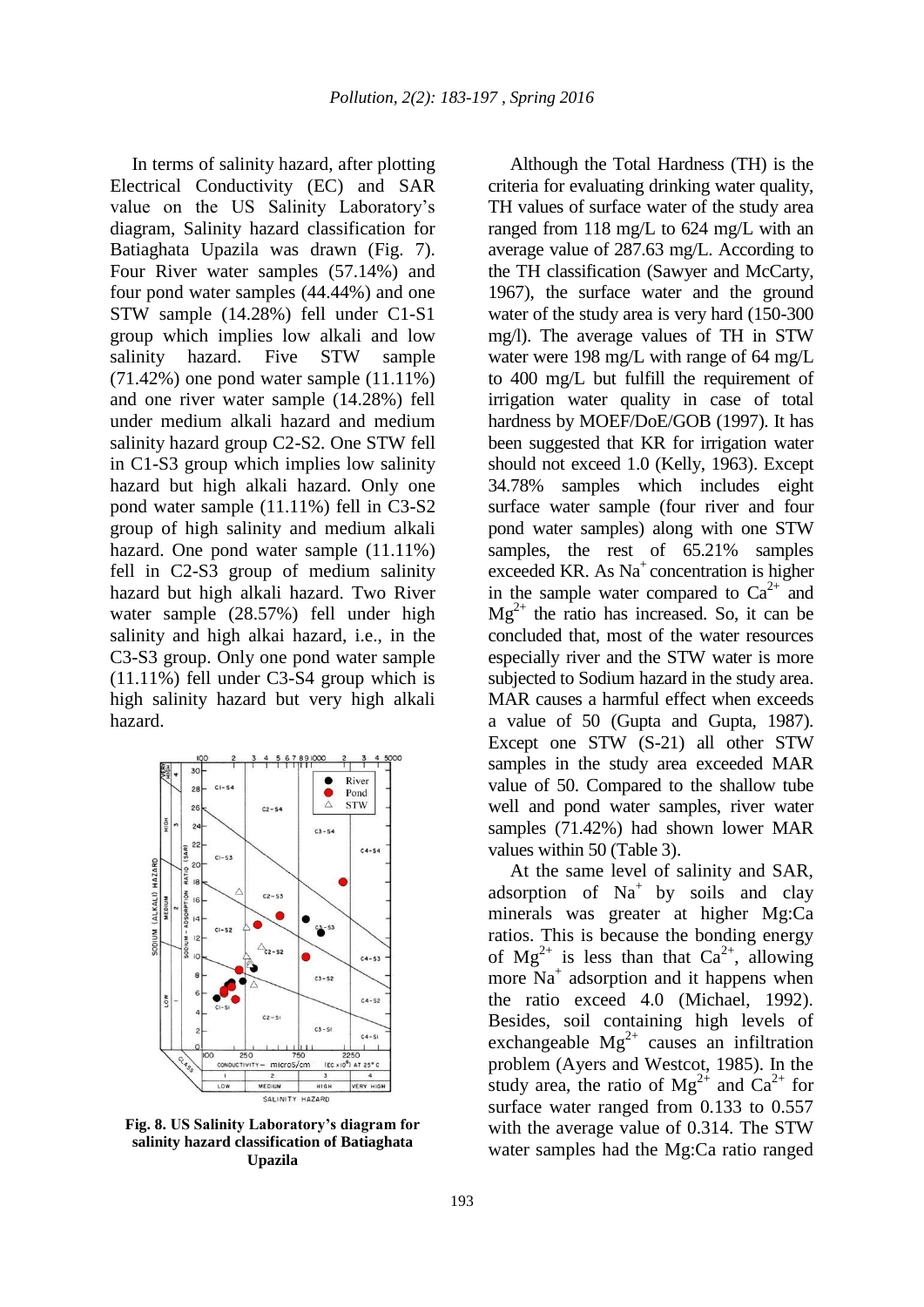from 0.098 to 0.592 with an average value of 0.259. From Table 3, it is evident that in the study area, the ratio of  $Mg^{2+}$  and  $Ca^{2+}$ for all the surface and ground water was less than 1.0. Thus, it indicates a good proportion of  $Ca^{2+}$  and  $Mg^{2+}$ , which maintain a good structure and tight condition with no permeability problem of the soil of the area.

The presence of excessive  $Na<sup>+</sup>$  in irrigation water promotes soil dispersion and structural break down when  $Na<sup>+</sup>$  and  $Ca<sup>2+</sup>$  ratio exceeds 3:1. Such a high Na:Ca ratio (>3:1) results in severe water infiltration problem, mainly due to lack of sufficient  $Ca^{2+}$  to counter the dispersing effect of Na<sup>+</sup> (Table 3). Excessive Na<sup>+</sup> also creates problem in crop water uptake, poor seedling emergence, lack of aeration, plant and root decreases, etc. (Ayers and Westcot, 1985). However, considering

Na:Ca ratio, some of the pond water samples had shown high suitability as irrigation water. Only water samples of STW (S-19) of the study area had the ratio more than 3:1. River water and STW of the area had high Na:Ca values compared to the pond water of the area. Results suggest that the brackish nature of STW and surface water is mostly due to the seawater influence and hydrogeochemical processes (Bahar and Reza, 2010). The elevated EC,  $Cl$ <sup>-</sup> and high content of Na<sup>+</sup> relative to  $Ca^{2+}$ , Mg<sup>2+</sup> and K<sup>+</sup> samples suggest their saline origin which agrees with the previous study (Halim *et al*., 2009). Salinity, total hardness, and sodium percentage (Na%) indicate that most of the River water and STW samples are not suitable for irrigation while few pond water samples of the area can be suitable for irrigation in the monsoon season.

**Table 3. Irrigation water quality parameters found in water sample of study area**

|                  | <b>Source</b> | <b>SSP</b> | <b>MAR</b> | <b>Kelly</b>     | <b>SAR</b>       |       | Mg:Ca | TH     |
|------------------|---------------|------------|------------|------------------|------------------|-------|-------|--------|
| <b>Sample ID</b> |               | $(\%)$     | (meq/L)    | $(\text{meq}/L)$ | $(\text{meq}/L)$ | Na:Ca |       | (mg/L) |
| $S-2$            | (River)       | 31.002     | 41.627     | 0.428            | 1.437            | 0.619 | 0.507 | 118    |
| $S-3$            | (Pond)        | 38.662     | 70.076     | 0.574            | 2.056            | 0.494 | 0.154 | 124    |
| $S-4$            | (STW)         | 59.108     | 70.853     | 1.429            | 6.421            | 1.215 | 0.149 | 144    |
| $S-5$            | (River)       | 46.748     | 48.064     | 0.855            | 3.339            | 1.071 | 0.391 | 154    |
| $S-6$            | (Pond)        | 36.152     | 55.985     | 0.547            | 2.377            | 0.589 | 0.284 | 176    |
| $S-7$            | (STW)         | 58.004     | 62.932     | 1.350            | 5.719            | 1.293 | 0.213 | 234    |
| $S-8$            | (STW)         | 56.309     | 52.011     | 1.262            | 5.376            | 1.461 | 0.334 | 250    |
| $S-9$            | (pond)        | 70.222     | 72.041     | 2.307            | 11.287           | 1.929 | 0.140 | 338    |
| $S-10$           | (Pond)        | 67.925     | 60.270     | 2.075            | 10.226           | 2.074 | 0.238 | 264    |
| $S-11$           | (River)       | 68.048     | 54.504     | 2.097            | 10.895           | 2.318 | 0.302 | 378    |
| $S-12$           | (Pond)        | 55.136     | 45.657     | 1.208            | 4.811            | 1.594 | 0.430 | 194    |
| $S-13$           | (River)       | 52.179     | 39.938     | 1.067            | 5.006            | 1.609 | 0.544 | 168    |
| $S-14$           | (River)       | 48.270     | 40.910     | 0.856            | 2.995            | 1.261 | 0.522 | 148    |
| $S-15$           | (Pond)        | 73.899     | 61.154     | 2.782            | 15.366           | 2.740 | 0.230 | 456    |
| $S-16$           | (STW)         | 62.969     | 58.193     | 1.668            | 7.565            | 1.727 | 0.260 | 200    |
| $S-17$           | (Pond)        | 39.577     | 39.359     | 0.630            | 2.802            | 0.964 | 0.557 | 244    |
| $S-18$           | (Pond)        | 21.846     | 62.627     | 0.242            | 1.298            | 0.233 | 0.216 | 456    |
| $S-19$           | (STW)         | 85.134     | 78.699     | 5.676            | 14.118           | 4.345 | 0.098 | 64     |
| $S-20$           | (STW)         | 37.414     | 37.903     | 0.563            | 3.000            | 0.894 | 0.592 | 400    |
| $S-21$           | (STW)         | 76.593     | 67.908     | 3.235            | 9.836            | 2.869 | 0.171 | 94     |
| $S-22$           | (Pond)        | 52.902     | 70.288     | 1.108            | 6.396            | 0.950 | 0.153 | 624    |
| $S-23$           | (River)       | 45.460     | 49.757     | 0.806            | 3.482            | 0.976 | 0.365 | 192    |
| $S-24$           | (River)       | 62.568     | 73.071     | 1.651            | 9.267            | 1.361 | 0.133 | 568    |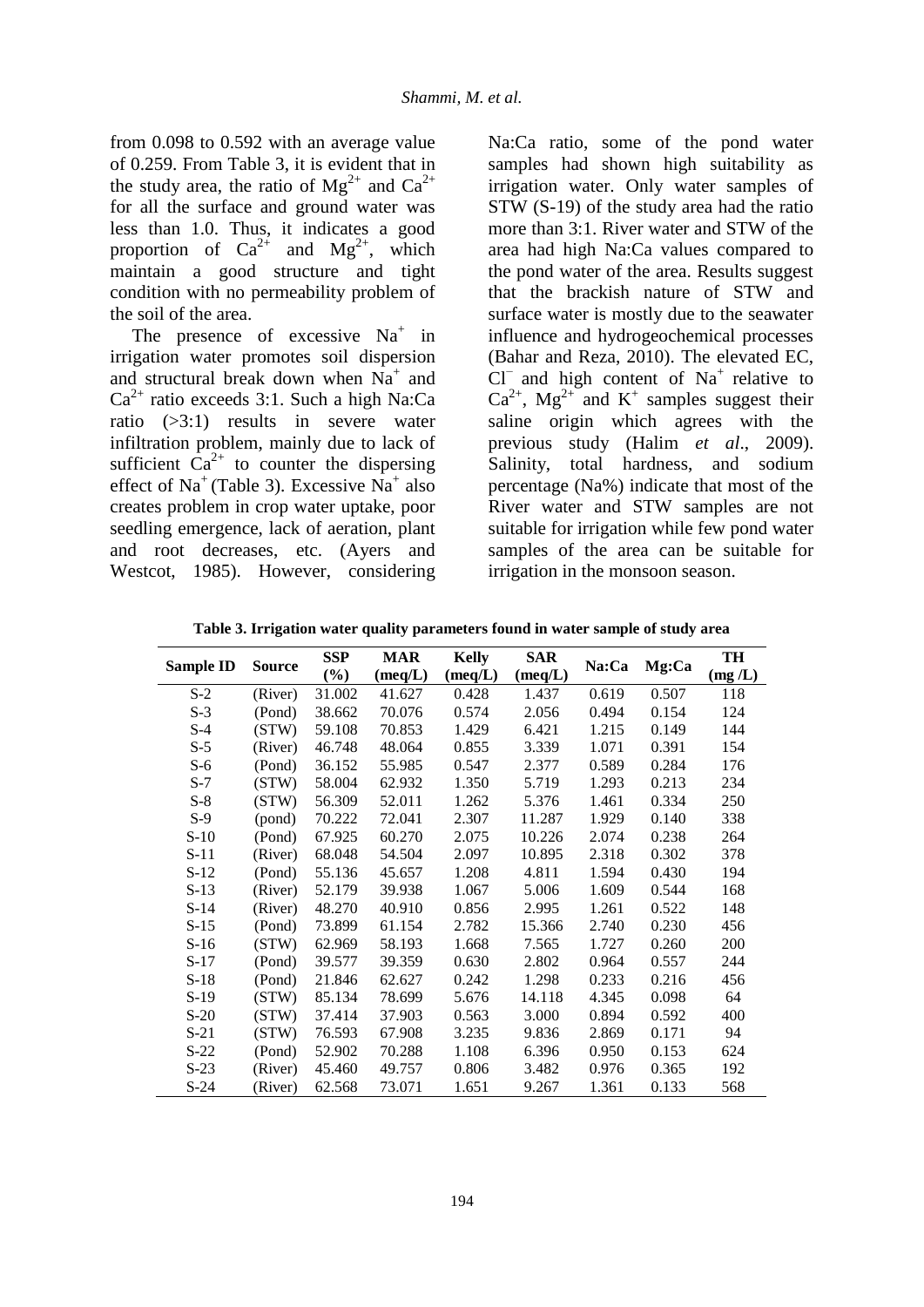# **Adaptation strategies**

The following adaptation strategies are recommended based on the field work and data analysis

- 1. Storing of excess rainwater in ponds: Excavation of ponds and store rainwater is a good way to mitigate irrigation water scarcity in the affected area. It was observed from data analysis that some of the pond water could be the best source for irrigation in the study area. So during the monsoon, this pond water can be utilized for irrigation practices. Part of the excess pond water can be used in the dry periods for growing vegetables.
- 2. Covering land in dry season to reduce evaporation: It was observed from the data analysis that groundwater was in shallow depth and presents a salinity threat. Keeping lands uncovered during summer and winter, therefore, might lead to excess salinity build up on soil due to evaporation. Covering land with plastic sheet can be one way of preventing soil evaporation.
- 3. Application of ashes and Biochar: It is necessary to bring down the salinity from soil by leaching salts from land. During the field work, it was observed that many farmers had dug a small pit in the corners of their land which was covered with ashes. The objective of this strategy was to sorb salt from water during soil flushing in the rain or excess irrigation. In this regard, a more scientifically recommend adaptation strategy can be application of biochar to amend salt affected land. Biochar can ameliorate salt stress effects on plants through salt sorption, suggesting novel applications of biochar to mitigate effects of salinization in agriculture (Thomas *et al*., 2013). Biochar addition reduced plant sodium uptake by transient  $Na<sup>+</sup>$  binding due to

its high adsorption capacity, decreasing osmotic stress by enhancing soil moisture content, and by releasing mineral nutrients (particularly  $\overline{K}^+$ ,  $Ca^{2+}$ ,  $Mg^{2+}$ ) into the soil solution (Akhtar, Andersen, & Liu, 2015). Taking this into account, further research can be taken in the saline tolerant areas of the country to ameliorate salt stress in agricultural production

4. Agriculture with saline tolerant species: Salinity tolerant paddy species BRRI-dhan 47 (Boro dhan), BRRIdhan 40, BRRI dhan-41, (T. Aman varieties) may be the solution to overcome salinity impact in the coastal areas (Abedin & Shaw, 2013) as well as affected study areas. Besides, salt tolerant crops like BARI tomato and vegetables can be grown in the dry period. This would also lower the salinity from soil.

# **CONCLUSION**

Batiaghata Upazila of Khulna district is the mostly saline affected area, where the sources of irrigation water even in monsoon is a crisis for the farmers, during low rainfall and drought conditions. Although many salt-tolerant rice-varieties and many vegetable varieties are recommended for coastal agriculture, but a plan must be assessed carefully during the low-rainfall and drought condition, which sources of water to be used for irrigation to avoid risk of accumulation of excess salinity in the agricultural crop-fields and to avoid crop-failures. Besides, presence of high salinity and sodicity in alternative sources of irrigation water other than rainwater can deteriorate the soil properties of valuable agricultural land as well as damage the crop production in such a critical area where sources of saline free land is a high need. It is palpable that large production in agricultural sector is highly dependent on good quality of irrigation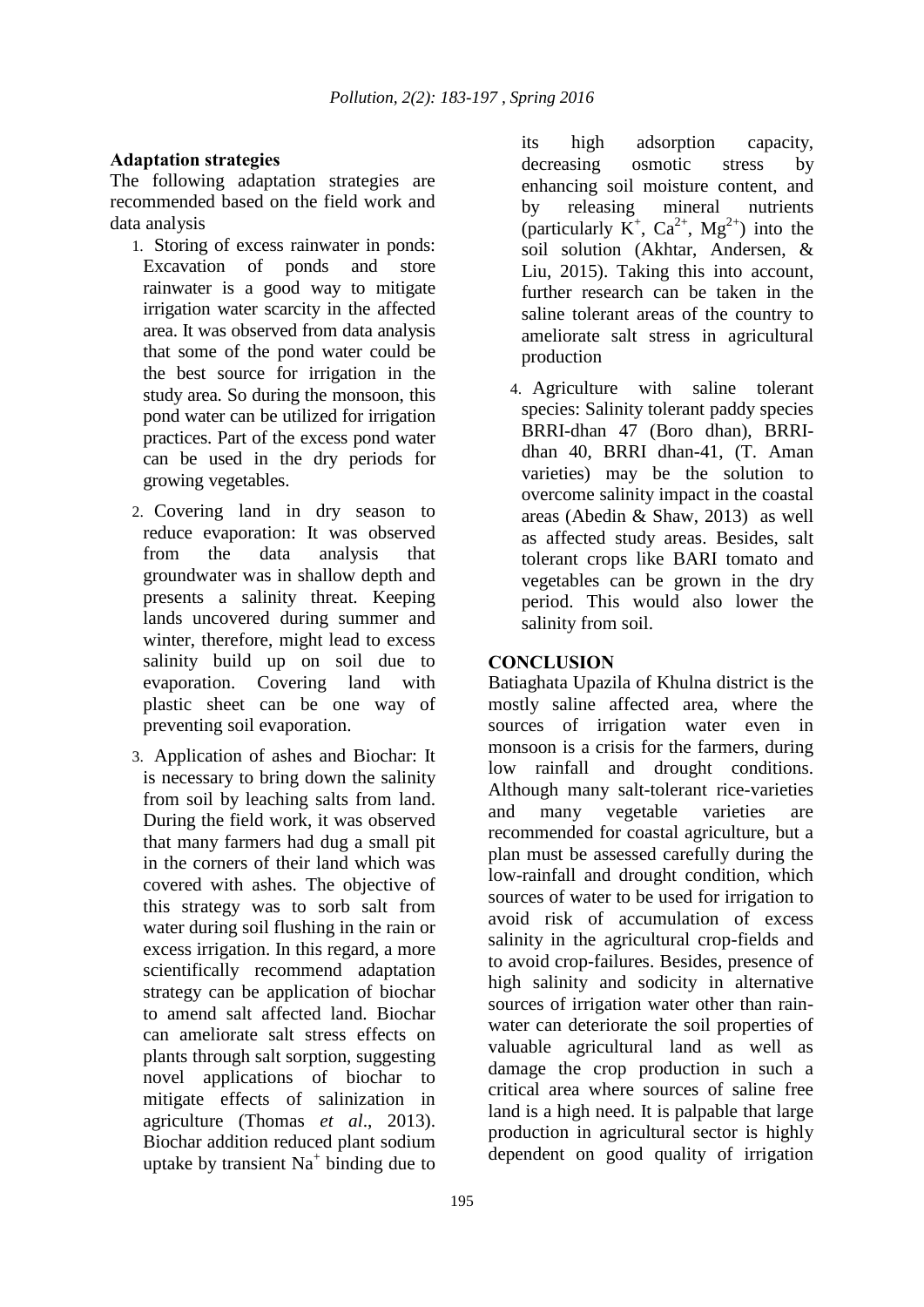water. So, it is very important to assess the irrigation water quality of the existing water resources of Batighata Upazila to maximize agricultural yield. Therefore, considering the results and discussion, it can be concluded that, all the sources of surface water and ground water has the risk of salinity hazard for irrigation even in monsoon. Surface water especially river water and STW contains high risk of alkali hazard. Some of the pond water which accumulates salt from soil flushing of nearby agricultural land during monsoon season by rain-fall run-off also contains high risk. Therefore proper adaptation strategies must be taken in order to ameliorate salt stress.

#### **REFERENCES**

APHA (The American Public Health Association (APHA) (1998). *Standard Methods for the Examination of Water and Wastewater.* 20th Edition. Greenberg AE, Clesceri LS and Eaton A. D eds. AWWA (American Water Works Association), WEF (The Water Environment Federation).

Abedin, M.A. and Shaw, R. (2013). Agriculture Adaptation in Coastal Zone of Bangladesh. Pp. 207- 225. doi: 10.1007/978-4-431-54249-0\_12

Adhikary, S.K., Manjur-A-Elahi, M. and Hossain, A.M.I. (2012). Assessment of shallow groundwater quality from six wards of Khulna City Corporation, Bangladesh. Int. J. App. Sci. and Eng. Res., 1(3), 489-498.

Akhtar, S., Andersen, M., and Liu, F. (2015). Residual effects of biochar on improving growth, physiology and yield of wheat under salt stress. Agric. Water Manag., 158, 61-68. doi: 10.1016/j.agwat.2015.04.010

Alrajhi, A., Beecham, S., Bolan, N.S. and Hassanli, A. (2015). Evaluation of soil chemical properties irrigated with recycled wastewater under partial root-zone drying irrigation for sustainable tomato production. Agric. Water Manag., 161, 127-135. doi: 10.1016/j.agwat.2015.07.013

An, T.D., Tsujimura, M., Le Phu, V., Kawachi, A. and Ha, D.T. (2014). Chemical Characteristics of Surface Water and Groundwater in Coastal Watershed, Mekong Delta, Vietnam. Procedia Environ. Sci., 20, 712-721. doi: 10.1016/j.proenv.2014.03.085

Ayers, R.S. and Westcot, D.W. (1985). Water

quality for agriculture. Irrigation and drainage. Paper No. 29. Food and Agriculture Organization of the United Nations, Rome, Italy, pp. 1-117.

Banglapedia. (2010). National Encyclopedia of Bangladesh. Asiatic Society of Bangladesh, Dhaka, Bangladesh

Bahar, M.M., and Reza, M.S. (2010). Hydrochemical characteristics and quality assessment of shallow groundwater in a coastal area of Southwest Bangladesh. Environ. Earth Sci., 61(5), 1065-1073. doi: 10.1007/s12665-009-0427-4

Corwin, D.L., Rhoades, J.D. and Šimůnek, J. (2007). Leaching requirement for soil salinity control: Steady-state versus transient models. Agric. Water Manag., 90(3), 165-180. doi: 10.1016/j.agwat.2007.02.007

DPHE (Department of Public Health Engineering)/JICA (Japan International Cooperation Agency). (2010). Situation analysis of arsenic mitigation 2009. Department of Public Health Engineering, Dhaka, Bangladesh, pp. 29.

Gupta, S.K., Gupta, I.C. (1987). Management of Saline Soils and Water. Oxford and IBH publication Co., New Delhi, India, pp. 399.

Halim, M.A., Majumder, R.K., Nessa, S.A., Hiroshiro, Y., Sasaki, K., Saha, B.B., Saepuloh, A. and Jinno, K. (2010). Evaluation of processes controlling the geochemical constituents in deep groundwater in Bangladesh: spatial variability on arsenic and boron enrichment. J. Hazard Mater., 180(1-3), 50-62. doi: 10.1016/j.jhazmat.2010.01.008

Halim, M.A., Majumder, R.K., Nessa, S.A., Hiroshiro, Y., Uddin, M.J., Shimada, J., and Jinno, K. (2009). Hydrogeochemistry and arsenic contamination of groundwater in the Ganges Delta Plain, Bangladesh. J. Hazard Mater., 164(2-3), 1335-1345. doi: 10.1016/j.jhazmat.2008.09.046

Haque, S.A. (2006). Salinity Problems and Crop Production in Coastal Regions of Bangladesh. Pak. J. Bot., 38(5), 1359-1365.

HUQ S.M.I and Alam, M.D. (2005). A Handbook on Analyses of Soil, Plant and Water. BACER-DU, University of Dhaka, Bangladesh. ISBN: 984-32- 1770-5.

Karim, Z., Hussain, S.G. and Ahmed, M. (1990). Salinity Problems and Crop Intensification in the Coastal Regions of Bangladesh. Soils Publication No. 33, Soils and Irrigation Division, BARC, Farmgate, Dhaka, Bangladesh, pp. 1–20.

Kelly, W.P. (1963). Use of Saline Irrigation Water. Soil Sci., 95 (4), 355-391.